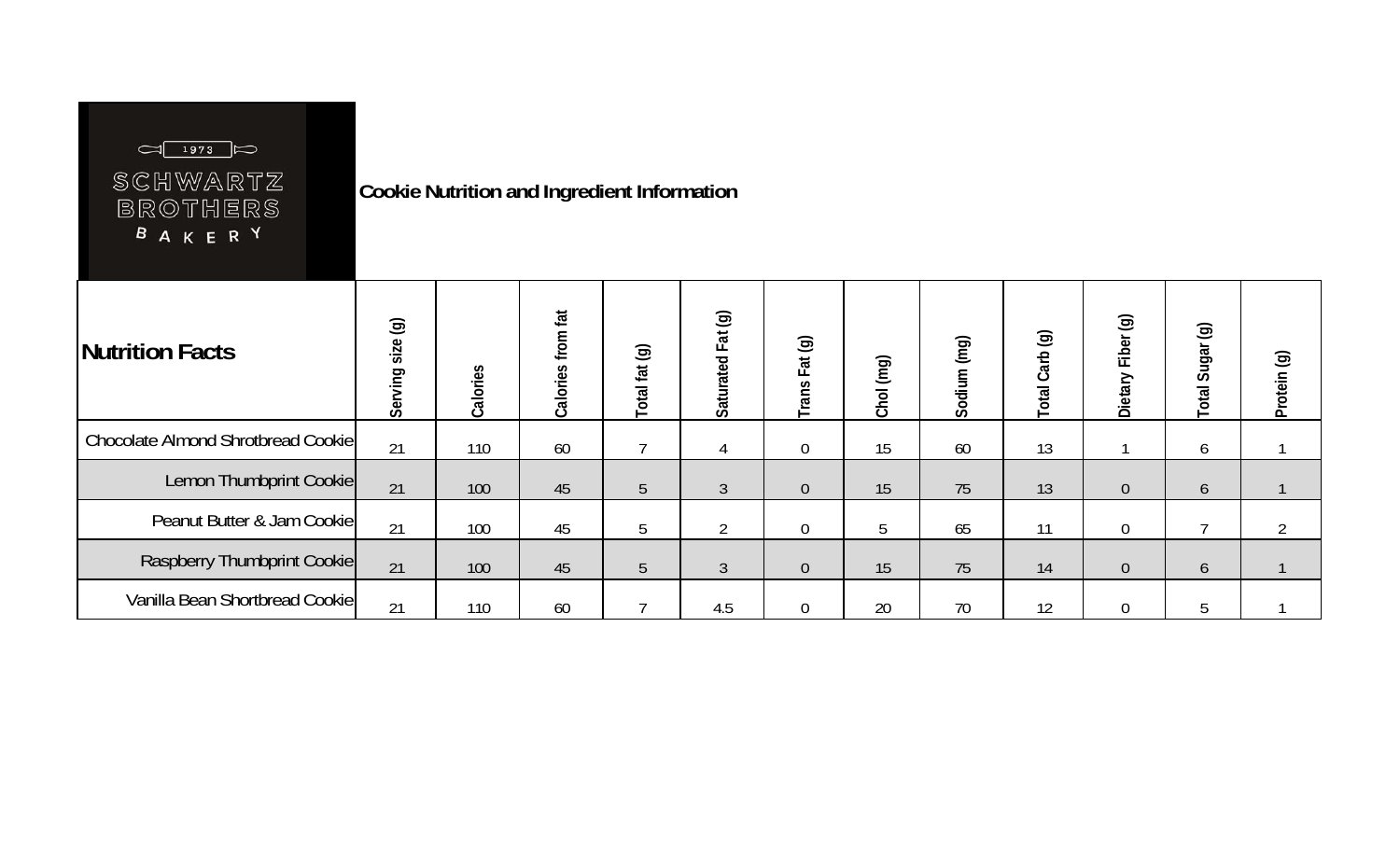## **Ingredients**

| Chocolate Almond Shortbread Cookie | Enriched Unbleached Flour (Wheat Flour, Niacin, Reduced Iron, Thiamin Mononitrate, Riboflavin, Folic Acid), Butter (From Milk), Sugar, Coverlux White<br>(Sugar, Fractionated Palm Kernel Oil, Non Fat Milk, Whole Milk, Whey Powder, Palm Oil, Soy Lecithin [an emulsifier], Vanilla), Cocoa Powder (Cocoa<br>Procesed With Potassium Carbonate), Water, Almonds, Vanilla Extract (Water, Ethyl Alcohol, Vanilla Beans Extractives), Baking Powder (Sodium Acid<br>Pyrophosphate, Sodium Bicarbonate, Corn Starch, Monocalcium Phosphate), Sea Salt, Cinnamon.                                                                                                                 |
|------------------------------------|---------------------------------------------------------------------------------------------------------------------------------------------------------------------------------------------------------------------------------------------------------------------------------------------------------------------------------------------------------------------------------------------------------------------------------------------------------------------------------------------------------------------------------------------------------------------------------------------------------------------------------------------------------------------------------|
| Allergens                          | Contains<br>May Contain<br>Milk, Soy,<br>Peanut,<br>Wheat, Tree<br>Egg, Other<br><b>Nuts</b><br>Tree Nuts.<br>(Almonds)                                                                                                                                                                                                                                                                                                                                                                                                                                                                                                                                                         |
|                                    | Enriched Unbleached Flour (Wheat Flour, Niacin, Reduced Iron, Thiamin Mononitrate, Riboflavin, Folic Acid), Butter (From Milk), Lemon Filling (Corn Syrup,<br>Sugar, Water, Sweetened Condensed Milk [Milk, Skim Milk, Sugar], Palm Oil, Modified Food Starch), Sugar, Cornstarch, Whole Eggs, Contains 2% Or Less Of<br>Lemon Thumbprint Cookie The Following: Lemon Juice Concentrate, Citric Acid, Mono And Diglycerides, Natural Flavor, Beta Carotene [Color], Sodium Metabisulfite, Vanilla Extract<br>(Water, Ethyl Alcohol, Vanilla Beans Extractives), Sea Salt, Baking Powder (Sodium Acid Pyrophosphate, Sodium Bicarbonate, Corn Starch, Monocalcium<br>Phosphate). |
| Allergens                          | May Contain<br>Contains<br>Egg, Milk,<br>Peanut, Soy,<br>Wheat.<br>Tree Nuts.                                                                                                                                                                                                                                                                                                                                                                                                                                                                                                                                                                                                   |